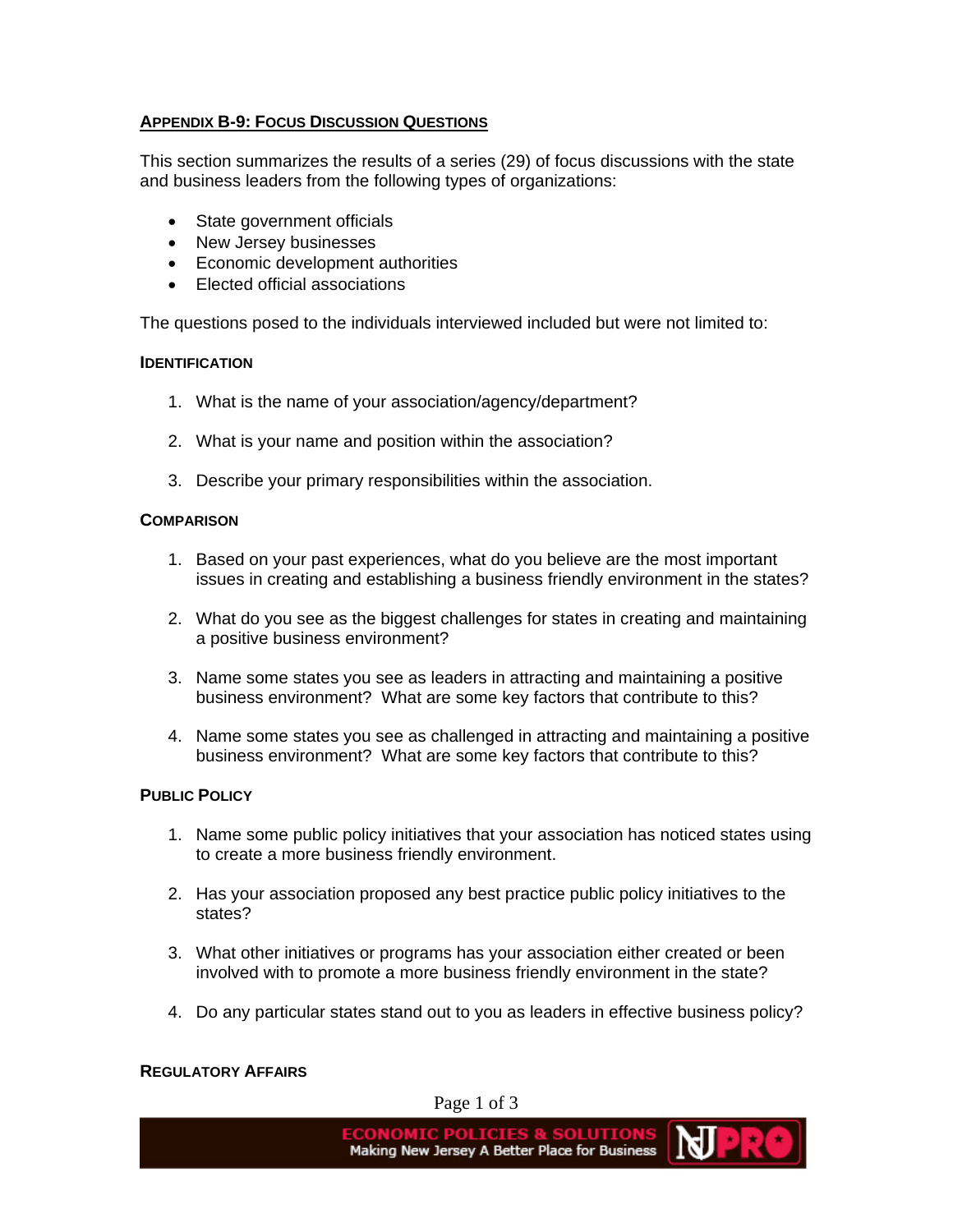- 1. What regulatory policies have you noticed in the states that have had a positive or negative impact on business environments?
- 2. How significant of an issue is litigation and tort reform in the states?
- 3. Do you have any proposed association best practices on state regulatory affairs?
- 4. Do any particular states stand out to you as leaders in effective regulatory policy?

#### **TAX POLICY**

- 1. Have you seen any correlation between the tax policy in states and market attractiveness for businesses?
- 2. Name some of the major tax incentives in the states that contributed to state successes without harming state budgets?
- 3. Do you have any proposed association best practices on state tax policy?
- 4. Do any particular states stand out to you as leaders in effective tax policy?

#### **INNOVATION**

- 1. What are some of the positive steps that you have seen states take to increase patents and research?
- 2. Based on past experiences, how do you believe states can better increase innovation?
- 3. Do you have any proposed association best practices on increasing innovation?
- 4. What states do you currently see as leaders in innovation?

#### **WORKFORCE AND EDUCATION**

- 1. What are some of the steps you have seen states take to increase the quality and education of their workforce?
- 2. What steps have you seen states take to better align the business and organized labor communities?
- 3. Do you have any proposed association best practices on workforce and education issues?
- 4. What states do you currently view as leaders in workforce and education?

#### **COST OF MARKET ENTRY**

Page 2 of 3